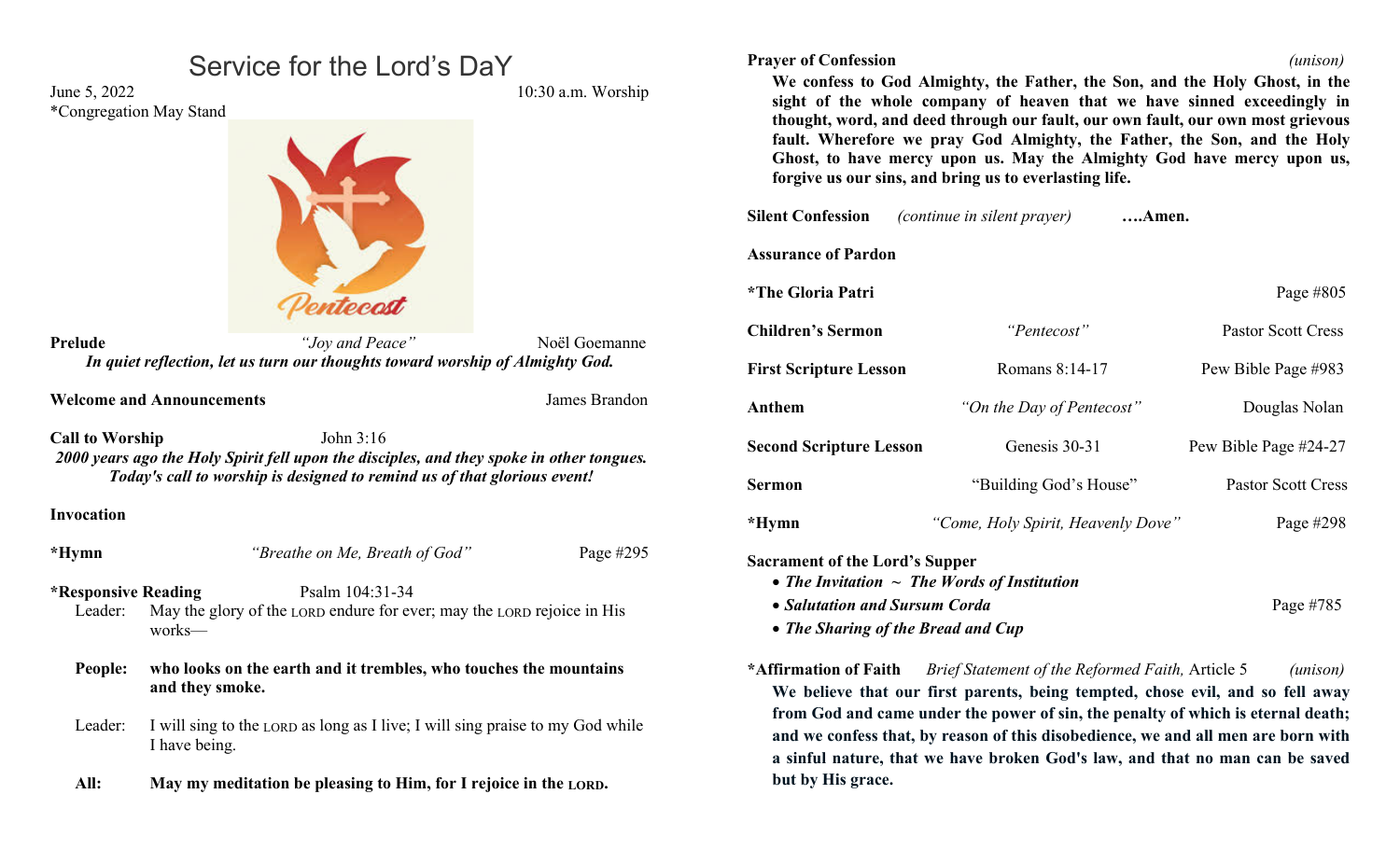**Prayers of the People and the Lord's Prayer**

**Our Father, who art in heaven, hallowed be Thy Name. Thy kingdom come, Thy will be done, on earth as it is in heaven. Give us this day our daily bread and forgive us our debts as we forgive our debtors. Lead us not into temptation, but deliver us from evil, for Thine is the kingdom and the power and the glory forever. Amen.**

#### **Recognition of Graduate**

*For Miranda Leigh Anastasia Brandon, on her Graduation Day:*

For I know the plans for you, declares the LORD, plans to prosper you and not to harm you, plans to give you

Jeremiah 29:11

| <b>Our Tithes and Offerings</b> | Meditation on "St. Agnes" | David Lasky |  |
|---------------------------------|---------------------------|-------------|--|
| <i>*The Doxology</i>            |                           | Page $#809$ |  |
| <b>*Prayer of Dedication</b>    |                           |             |  |

**\*Hymn** *"Spirit of God, Descend Upon My Heart"* Page #290

**\*Benediction**

**Postlude** *"Breathe on Me, Breath of God"* Nancy Folkerts

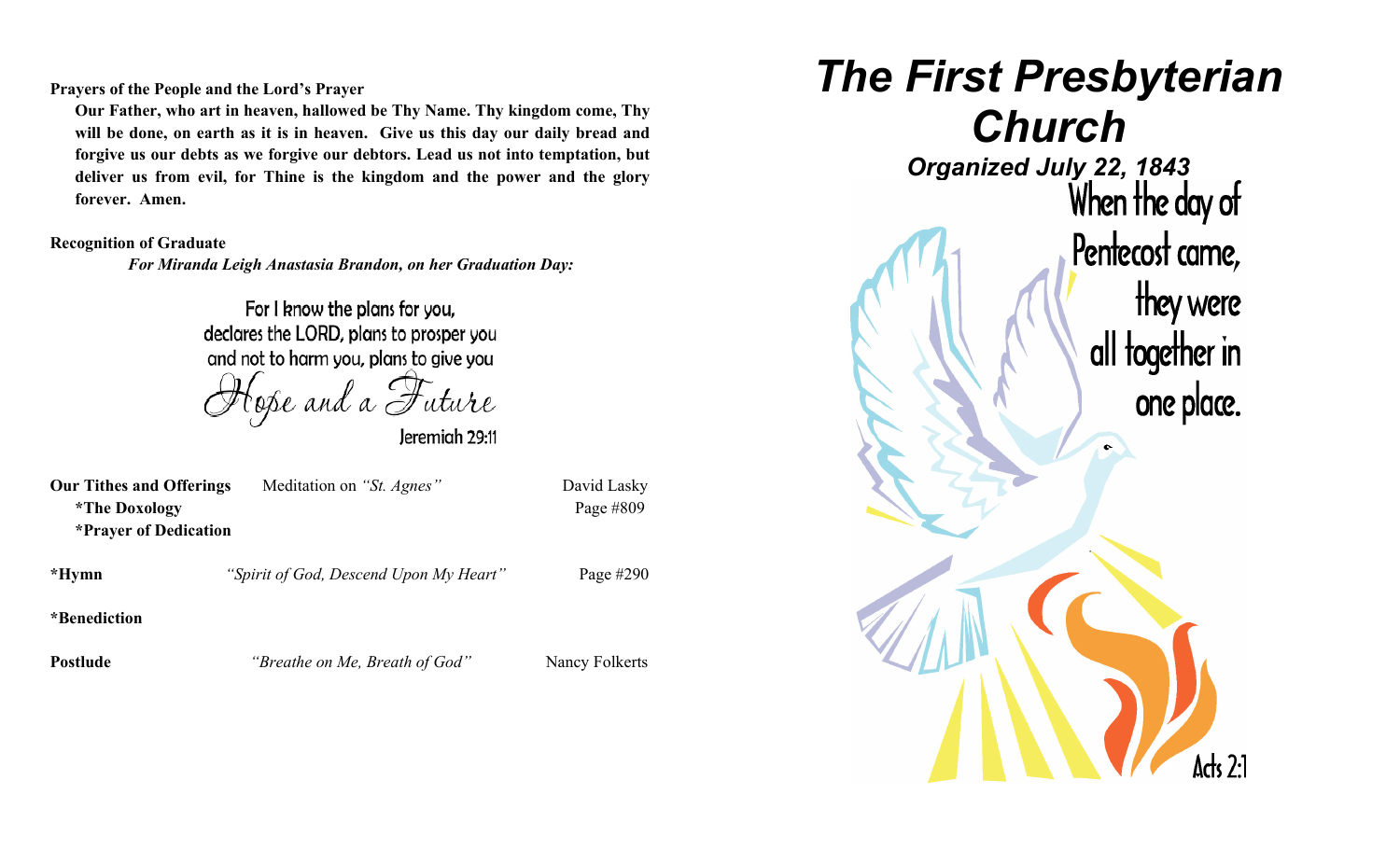*Sunday, June 5, 2022*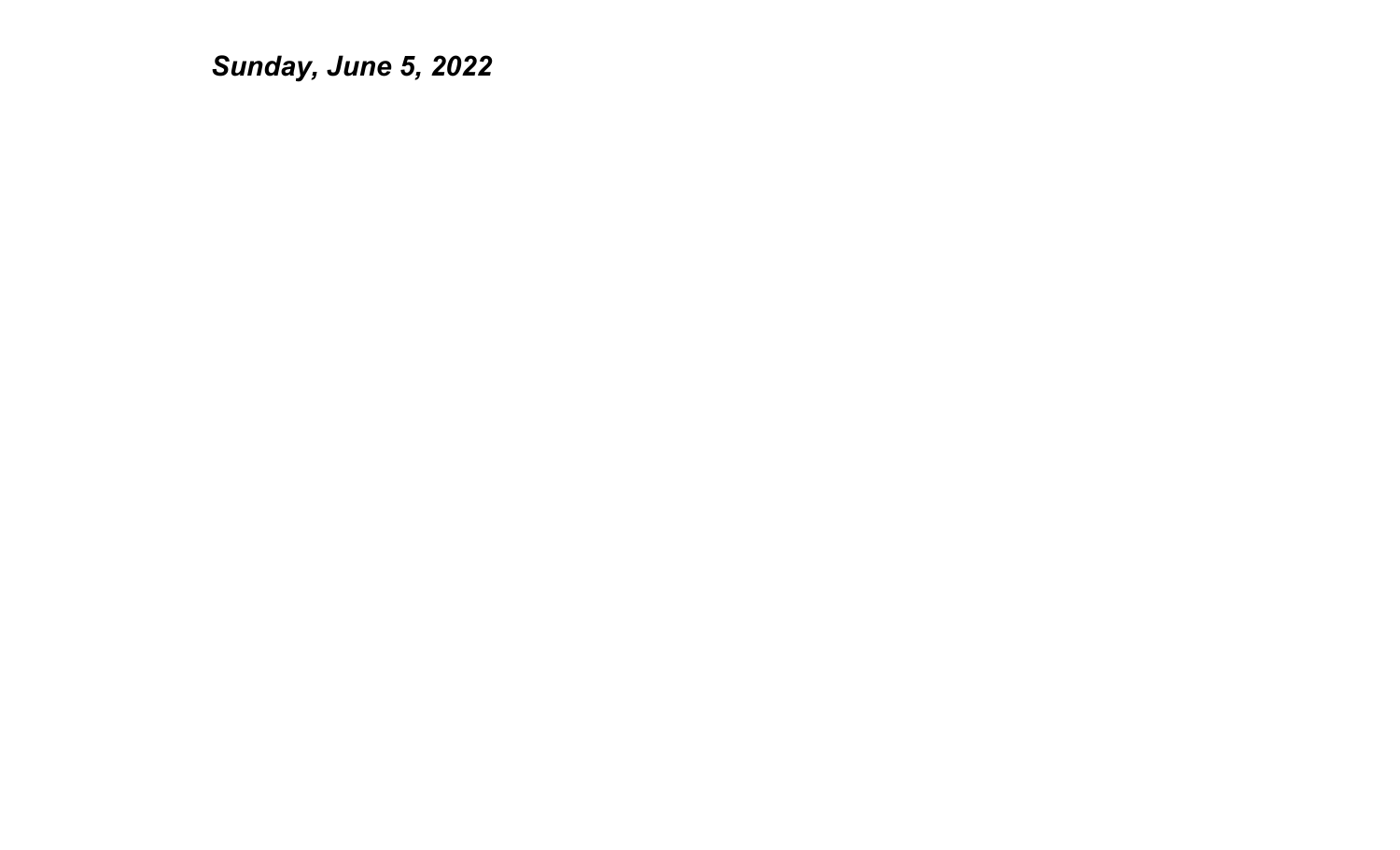## **CHURCH CALENDAR**

#### **Today, June 5 ~ PENTECOST & GRADUATION SUNDAY!**

 8:30 a.m. Choir Practice, Sanctuary 9:40 a.m. Sunday, School, Classrooms 10:20 a.m. Pre-Service Prayer, Chapel 10:30 a.m. Worship Service, Sanctuary 11:30 a.m. Graduation Reception, Fellowship Hall

### **Monday, June 6**

**Tuesday, June 7** 6:00 p.m. Life Skills Class, Anniversary Room

#### **Wednesday, June 8**

10:30 a.m. Finance Meeting, Anniversary Room 6:30 p.m. Mid-Week Bible Study, Pastor's Study & Zoom

#### **Thursday, June 9**

6:00 p.m. Missions Meeting, Anniversary Room

**Friday, June 10**

#### **Saturday, June 11**

#### **Next Sunday, June 12**

 9:00 a.m. Last Choir Practice, Sanctuary 9:40 a.m. Sunday, School, Classrooms 10:20 a.m. Pre-Service Prayer, Chapel 10:30 a.m. Worship Service, Sanctuary 11:30 a.m. Coffee Fellowship, Fellowship Hall 12:00 p.m. Inquirer's Luncheon, Anniversary Room

# **WELCOME**

Today is Pentecost Sunday, the birthday of the Church. Welcome and Happy Birthday, Church. May the Holy Spirit who filled the first believers with power and joy rest upon us this day. Welcome, friends! We rejoice in your presence.

**A SPECIAL WELCOME TO ALL VISITORS** worshiping with us this morning. We ask that you please include your name and address when filling out the Friendship Pads and pass the pad along the pew so others may do the same. After everyone has registered, send the pad back along the pew so you can learn the names of those sitting with you. Attendance Last Sunday: 95

**The FLOWERS on the Communion table today are given by Vida & John Long in thankfulness for our Church family who are always so kind, considerate, understanding, and supportive!**

| <b>PASTOR:</b>          | Rev. Scott Cress                            |
|-------------------------|---------------------------------------------|
| <b>CHOIR/ORGANIST:</b>  | Dean James                                  |
| WORSHIP LEADER:         | James Brandon                               |
| <b>BUILDING CLOSER:</b> | <b>Bob Roberts</b>                          |
| <b>DEACON:</b>          | Earla Carver                                |
| <b>USHERS:</b>          | Bill Barron, Ruth Brown, and Kevin Portteus |

## **PRAYER REQUESTS:** Kathy Keil and Bev Taylor

**CONTINUING PRAYER REQUESTS:** Earla & Curt Carver, John Long, Phil Hoffman, Mary Sanderson, Phyllis and John Payne, Carissa Benavides, Jack Bowles *(Cousin J.Long)***,** Charles Cress *(Pastor's Father),* Kara Dietrich, Jim Elliott *(Pastor's friend)***,** Brynn Ferguson, Melinda Foulke-Beckwith, Kevin & Bridget Fowler *(Parents B.Portteus),* Maxine & George Gaffney *(Friends B.Kneen)*, Tim Gordon *(Cousin M.Rollins)*, Bill Gunn *(Brother B.Lipps)*, Ashley Hightower, JB Jenkins *(Irma's Brother-in-law),* Robert Jones *(Irma's Husband),* Kurt Leutheuser *(Son E.Leutheuser)*, Alexis Kozub, Ann Mardis *(Friend C.Ringenberg)*, Jon Patten *(Grandson Becky & Gregg Patten),*Nita Phillips *(Friend L.Fogarty),* Jackie Schaefer *(Friend Taylors),* Joanne Rollins *(Marsha's Sister-in-law)*, Sherri Selmer *(Friend Cress Family)*, Janna Witt *(Lipps' daughter),* Laura VanWormer *(Friend L.Fogarty);* **PRAY FOR MILITARY:** LT. Andrea Cornett *(USN)*, Dorion Duby *(National Guard—Husband Elayna)*, Spencer Eves *(USNA*-*Grandson Judy & Ron Adams);* LT. Col. Garron Garn *(US Marines)*, LT. Commander Zachary Laden *(US Navy, Grandson Taylors)*, Captain Ben Larson *(National Guard--Grandson C.Dear)*; Major Andrew Osborn *(Army, Nephew B.Kneen)*, Davis Regalado *(USMC-Friend J.Benzing)*; LT. JG Sydney Rouble *(USN RN—Granddaughter Bishers)*;**PRAY FOR MISSIONS:** Lingap Foundation and Samaritan's Purse; **PRAY FOR OUR SHUT-INS:** Mary Bearman *(Country Living),* Mary Rose Dryer *(home),* Onalee Foulke *(Country Living),* Lois James *(Medical Care)*, Ellie Leutheuser *(Drews Village Green Rm 19)*, and Kit Tamblyn *(home)*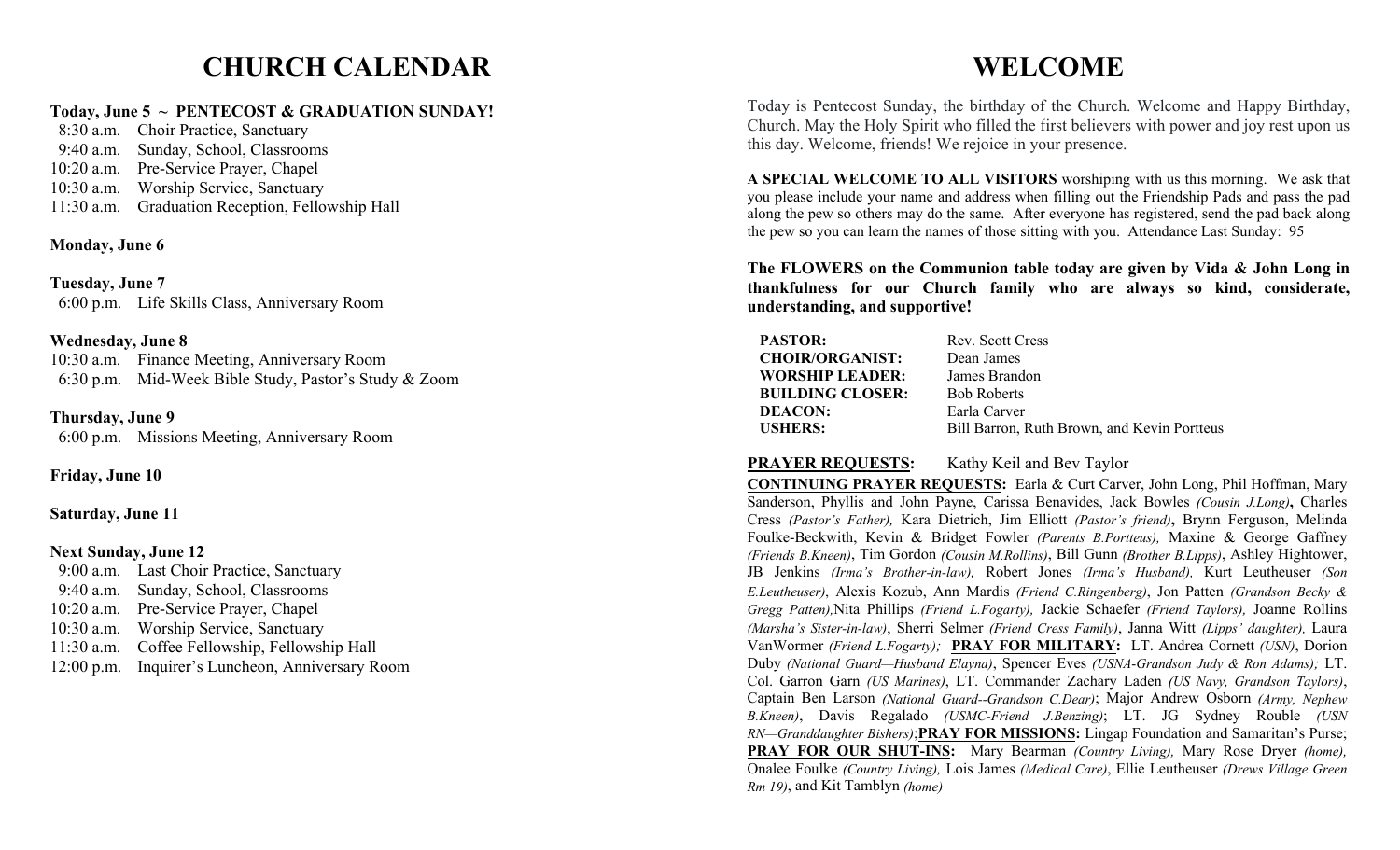# **ANNOUNCEMENTS**

**TODAY THE SACRAMENT OF THE LORD'S SUPPER** will be shared in celebration of Pentecost Sunday. Please remember that the loose offering in that Sunday's collection will go to the Deacons for their good work among us.

**FINANCE MEETING** (June 8): There will be a Finance Committee Meeting this Wednesday, June  $8<sup>th</sup>$  at 10:30 AM in the Anniversary Room.

**INQUIRER'S LUNCHEON (June 12):** Are you interested in joining First Presbyterian Church as a member? Then please plan on joining us for an Inquirer's Luncheon on June  $12<sup>th</sup>$  in the Anniversary Room, immediately following the fellowship time. Please let Pastor Scott know if you can attend.

**LIFE SKILLS CLASSES** are held every Tuesday at 6 PM in the Anniversary Room. Any Church member is welcome to come and all are encouraged to lift the class, its presenters, and its cooks up to the Lord. The class will end June  $14<sup>th</sup>$ . .

**MID-WEEK BIBLE STUDY (June 8):** Join us for Wednesday evening study of John's Gospel. The fun begins at 6:30 PM. You may participate in-person in the Pastor's study *(please RSVP)* or live on Zoom. Check [fpchillsdale.org](http://fpchillsdale.org) for the Zoom info.

**MISSIONS MEETING (June 9):** The Missions Committee will be meeting this Thursday, June 9<sup>th</sup> at 6 PM in the Anniversary Room.

**SUMMER READING CHALENGE!** During June and July, First Pres will have a summer reading challenge. Read a Christian book. Fill out a slip of paper. Drop the slip in a jar in the library. At the end of the month, we'll draw a slip. If your name is drawn, you get a prize! You can invite friends outside the congregation to join in on the fun as well.

#### We thank family and friends for celebrating our love on our vow renewal day! Your kind words, heartfelt wishes, and the generosity of your presence will always be remembered.

From the bottom of our hearts, thank you for all of your time, assistance, and creativity. You were a big part of what made our day personal and unforgettable. We hope you found it enjoyable, too! We are beyond grateful . . .~Myrna & Warren Schneider



**MIRANDA LEIGH BRANDON,** Daughter of Wendi and James Brandon, will be graduating from Jonesville High School today. Her future plans are to have a gap year to work and attend Hillsdale College part-time. She plans to attend nursing school with the goal of becoming a geriatric nurse.

Congratulations to this young member of our congregation who is graduating today! We thank God for the honor and privilege it has been to invest your life and to share this important moment in your life. Your graduation from High School is certainly an achievement, but there's a lot more to come: goals, challenges, and opportunities!

Today, as you celebrate your accomplishments, remember that you are an important part *of God's* wonderful plan… And, as long as you continue to seek His guidance nothing can ever hold you back! We hope these words will serve you well as you embark on your new journey: *"Trust in the LORD with all your heart; and lean not unto your own understanding. In all your ways acknowledge Him, and He shall direct your paths." (Proverbs 3:5-6)*

**Congratulations Graduate!**